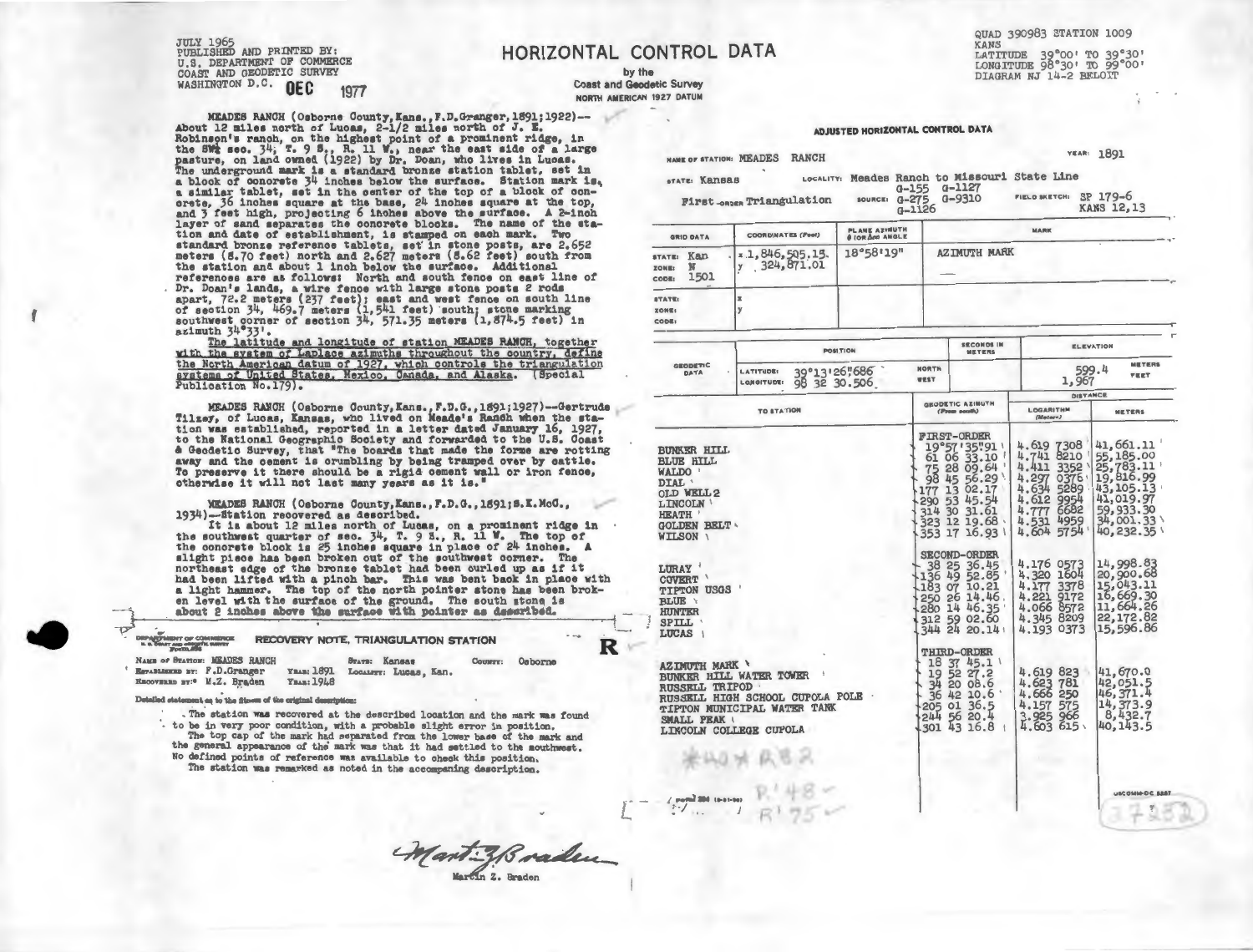JULY 1965<br>PUBLISHED AND PRINTED BY: U.S. DEPARTMENT OF COMMERCE COAST AND GEODETIC SURVEY WASHINGTON D.C. LIEC 1977

MEADES RANCH (Continued)

DEPARTMENT OF COMMERCE<br>U.S. COMP MID GEOGRAPHE SURVEY<br>(Roy, FORDD, 1986) RECOVERY NOTE, TRIANGULATION STATION

NAME OF STATION ASEA DES RANCH Ymar: 1891 STATE Kansas **ESTABLISHED BY: F.D.Granger** RECOVERED BY:\* R.L. Engdahl YEAR: 1950 COUNTY: Osborne

Detailed statement as to the fitness of the original description; including marks found, stampings, changes made, and other pertinent facts: The Station Mark, Reference Mark No.1, Reference Mark No.2 and Witness Posts north

and south were recovered and found in good condition. A new Azimuth Mark was established. Following is a new and complete description.

The station is located about 12.0 miles north of Lucas, 9.0 miles south of Tinton. near the east side of a large pasture owned by Mr. Frank Robinson, 2.5 miles north of Mr. J.E. Robinson's ranch, on the highest point of a prominent ridge and 300.0 feet west of a wire gate in a north and south fence line. It is stamped MEADES RANCH 1891, set in a round concrete base about 2 feet in diameter and projects 6 inches. (Note lc7a)

Reference Mark No. 1 is the same elevation as the station. It is a standard disk, stamped MEADES RANCH NO 1 1948, set in a 4 inch square stone post projecting 3 inches. Reference Mark No. 2 is the same elevation as the station. It is a standard disk,

stamped MEADES RANCH NO 2 1948, set in a 4 inch square stone post projecting 1 inch. Witness Post south is the same elevation as the station. It is a L inch souare stone

post with a copper rivet set in the center of post and is set flush with the surface of the *ground*.

Witness Post north is the same elevation as the station. It is a 4 inch square stone post with a copper rivet set in the center of post and is set flush with the surface of the ground.

Distance between R.M. No. 1 and R.M. No. 2 is 24.87 feet.

The Azimuth Mark is 14.0 feet east of the center of a wire gate, 2.5 feet southeast of east gate post, 1.5 feet east of a fence line and 1.5 feet north of a witness post. It is stamped MEADES RANCH 1950 and projects 4 inches.

To reach the station from the junction of U.S. Highway No. 24 and State Highway No. 181 at the north edge of Downs, go south (passing through the main part of town) and continue south on main graveled road for 6.6 miles to railroad crossing at Corinth. continue south on main graveled road for 2.5 miles. Turn left and go east for 1.0 mile, turn right and go south on main graveled road for 3.05 miles to forks about 3.0 miles west of Tipton, continue south on main graveled road for 9.35 miles to crossroads, turn turn right and go west on County Route No. 412 for 1.0 mile to a T-road left at entrance to field on right. Turn right and follow track road north along the east side of fence for 0.25 mile to a wire gate in a east-west fence at fence corner, go through gate and continue north on track road along the east side of fence for 0.3 mile to the Azimuth mark on the left as described. Continue north on track road for 0.45 mile to wire gate in northwest corner of pasture, go through gate and continue north and northeast on track road for 0.15 mile to forks, take right fork for 0.15 mile to forks, take left fork for

0.1 mile to the station as described.

نيين

| $M_{\rm{max}} = 0 - 0 - 0$                                                                                 | <b>DAMAU</b>                                                                                                |                                                                                                                                                 |                                                                                                                                                               |  |  |  |  |
|------------------------------------------------------------------------------------------------------------|-------------------------------------------------------------------------------------------------------------|-------------------------------------------------------------------------------------------------------------------------------------------------|---------------------------------------------------------------------------------------------------------------------------------------------------------------|--|--|--|--|
| <b>Form 526</b><br>$(11 - B - 55)$                                                                         | COMMERCE - COAST AND GRODETIC SURVEY<br><b>U.S. DEPARTMENT</b><br>œ<br>RECOVERY NOTE, TRIANGULATION STATION |                                                                                                                                                 |                                                                                                                                                               |  |  |  |  |
| <b>BLUE</b><br>R.M. No. 1,<br>Witness Post (south)<br>Azimuth Mark,<br>R.M. No. 2.<br>Witness Post (north) | E<br><b>SW</b><br>w                                                                                         | DISTANCE<br>12.37 7t. 3.770 M.<br>$8.58$ Ft. $2.616$ M.<br>$(0.8^{\circ}$ Mile)<br>$12.50$ Ft. $3.810$ <sup>e</sup> M.<br>$8.61$ Ft. $2.625$ M. | <b>DIRTCTION</b><br>œ<br>$\infty$<br>$\infty$<br>19<br>34<br>49.<br>109<br>16<br>11.7<br>128<br>11<br>31.2''<br>199<br>27<br>17.7<br>289<br>34<br>$33. \star$ |  |  |  |  |
| <b>OBJECT</b>                                                                                              | <b>BEARING</b>                                                                                              |                                                                                                                                                 |                                                                                                                                                               |  |  |  |  |

YEAR: 1891 STATE: Kansas ESTABLISHED BY:  $F.D.G.$ YEAR: 1953 COUNTY: Osborne A.M.S. RECOVERED BY:"

## Detailed statement as to the fitness of the original description; including marks found, stampings, changes made, and other pertinent factal

Station recovered as described. A bronze marker is set in the top of a mushroom shaped block of concrete about five inches above ground, and about 22 inchesin diameter. Two bronue reference tablets set in concrete blocks about 8 inches square and 5 inches above ground, are set about 8 feet north and about 8 feet south of center mark. All manks are in good condition.

HORIZONTAL CONTROL DATA

by the **Coast and Geodetic Survey** NORTH AMERICAN 1927 DATUM

 $m = 10$ 

R

QUAD 390983 STATION 1009 KANS LATITUDE 39°00' TO 39°30' LONG ITUDE 98°30' TO 99°00' DIAGRAM NJ 14-2 BELOIT

U.S. DEPARTMENT OF COMMERCE . COAST AND GEODETIC SURVEY RECOVERY NOTE. TRIANGULATION STATION

Name of Station: MEADES RANCH Established By: F.D. Granger Year: 1891 State: Kansas Recovered By: \* F.A. Riddell Year: 1958 County: Osborne

Detailed statement as to the fitness of the original description; including marks found, stampings, changes made, and other pertinent facts: Station was recovered as described and all marks were found in good condition. This is grasing country and the marks should remain in good condition unless they are molested.

U.S. DEPARTMENT OF COMMERCE - COAST AND GEODETIC SURVEY Quad 390983 RECOVERY NOTE. TRIANGULATION STATION

NAME OF STATION: MEADES RANCH

ESTABLISHED BTF.D. Granger YEAR: 1891 STATE: Kansas

RECOVERED BY:\* E.B. Brown YEAR: 1965 COUNTT: Osborne

Detailed statement as to the fitness of the original description; including marks found, stampings, changes made, and other pertinent facts: This station was recovered as described and all marks were found in good condition. A new " To Reach " follows.

To reach the station from the Main intersection in the town of Osborne, go south on U.S. Highway 281 for 0.7 mile to bridge over the Solomon River. Continue south on U.S. Highway 281 for 16.3 miles to crossroads. Turn left and go east for 4.0 miles to crossroads. Turn left and go north for 1.0 mile, then turn right and follow the main gravel road east for 4.2 miles to a gate on the left just after passing Mr. J.E. Robinson's ranch buildings on the right. Turn left thru gate and go north on track road across pasture for 0.8 mile to a gate in an eastwest fenceline. Pass thru gate and continue north across pasture for 0.45 mile to the highest ground and the station. about 100 yards west of a north-south fence.

To reach the azimuth mark from the station, go back south across pasture for 1.25 miles to the gravel road. Turn right and go west on gravel road for 0.2 mile to a gate on the right. Turn right thru gate and go north-northeast across pasture for 0.3 mile to gap in fence. Pass thru gap in fence, bear left, and follow along east side of north-<br>south fence for 0.2 mile to fence corner and the azimuth marks we RECOVERY NOTE, TRIANGULATION STATION  $(\text{Card } 1 \text{ of } 2)$ 

NAME OF STATION: MEADES RANCH

BENCH MARK ALSO [#] YEAR: 1891 STATE: KADSAS ESTABLISHED BY: F.D.G. YEAR: 1967 COUNTY: Osborne RECOVERED BY: \* C.O. Phipps AIRLINE OISTANCE AND DIRECTION FROM NEAREST TOWN: 9 miles SSW of Tipton. HEIGHT OF LIGHT ABOVE STATION MARK 46.8 FEET HEIGHT OF TELESCOPE ABOVE STATION MARK 38.5 FEET.

| DISTANCES AND DIRECTIONS TO AZIMUTH MARK, REFERENCE MARKS AND PROMINENT OBJECTS WHICH CAN BE SEEN<br>FROM THE GROUND AT THE STATION                                                      |                |                                                       |                                                                                      |                                          |                                              |                                                                         |  |  |  |  |
|------------------------------------------------------------------------------------------------------------------------------------------------------------------------------------------|----------------|-------------------------------------------------------|--------------------------------------------------------------------------------------|------------------------------------------|----------------------------------------------|-------------------------------------------------------------------------|--|--|--|--|
|                                                                                                                                                                                          | <b>BEARING</b> | <b>DISTANCE</b>                                       |                                                                                      |                                          |                                              |                                                                         |  |  |  |  |
| OBJECT                                                                                                                                                                                   |                | <b>FEET</b>                                           | <b>METERS</b>                                                                        |                                          | DIRECTION                                    |                                                                         |  |  |  |  |
| TIPTON (USGS) 1897<br>Tipton, Municipal water tank<br>Reference Mark $#$ 3<br>i Reference Mark #<br>Witness Post (South)<br>Azimuth Mark<br>Reference Mark $#$ 2<br>Witness Post (North) | Ε,             | Approx.<br>246.97<br>8.58<br>12.52 $\sim$<br>$8.61 -$ | miles<br>$-175.274$<br>3.784<br>2.615<br>Approx. 0.85 mile 195<br>3.816<br>$2.624 -$ | o<br>21<br>72<br>86<br>176<br>266<br>356 | oo<br>54<br>48<br>55<br>42<br>30<br>45<br>53 | $^{\prime\prime}$<br>00.0<br>20.6<br>18<br>18<br>37<br>32.2<br>55<br>57 |  |  |  |  |

Station was recovered and all marks are in good condition. Location of the station was noted to be adequately described but the land on which the station is established is now a Mr. Frank Robinson.

A double check was made of the direction and distance to the marks. Direction to the azimuth mark, reference mark number 2 and reference post (South) checked the previous data but a difference was noted in the direotion to reference mark number 1 and reference post (South).

Reference posts (North) and (South) were too close to focus the instrument on therefore the posts were staked out on line to take direction.

FORM 526

Form  $526$ <br>(11-8-55)

R

R

 $\mathfrak{g}$